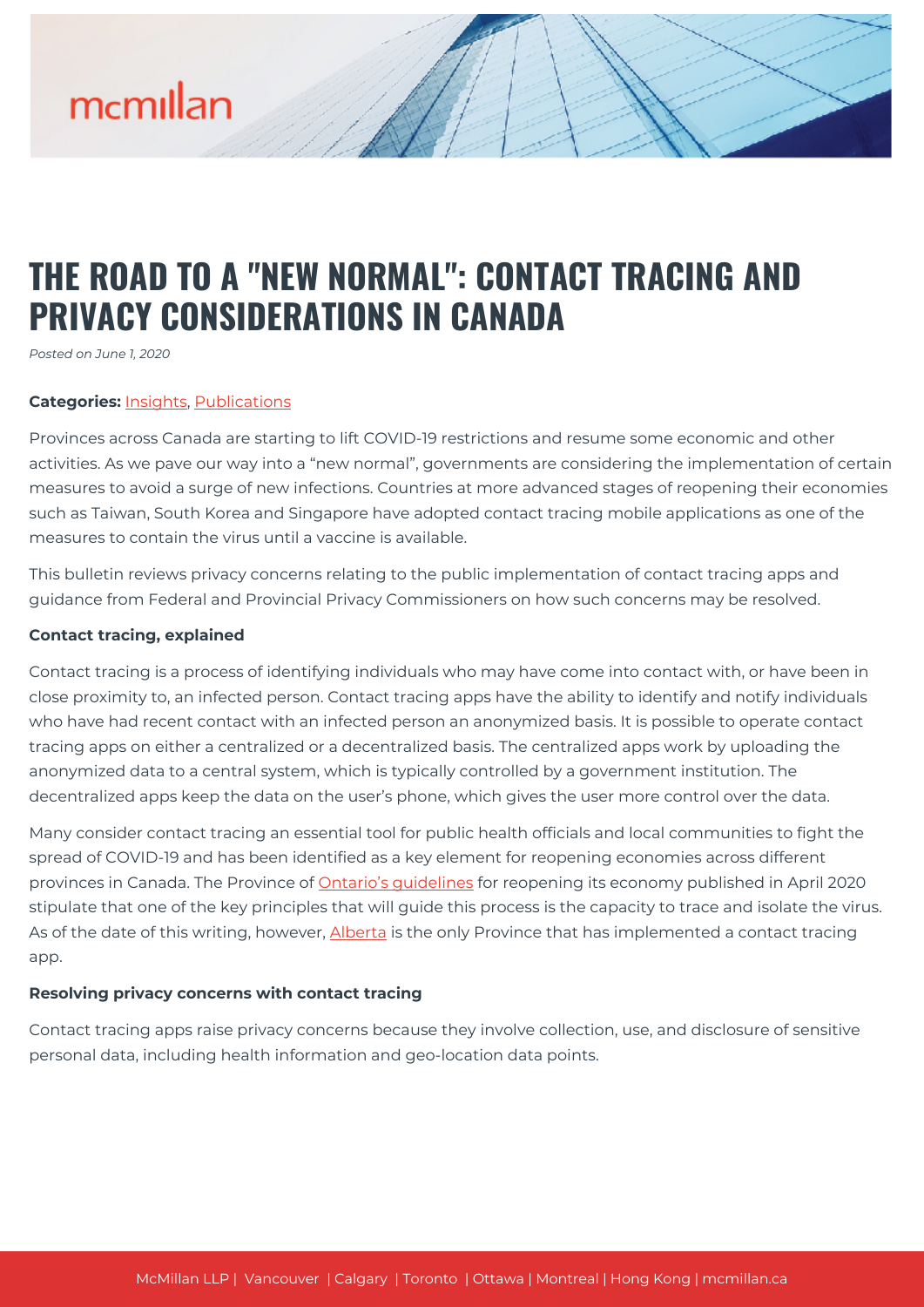

The Office of the Privacy Commissioner of Canada (the "OPC") published an [assessment framework](https://www.priv.gc.ca/en/privacy-topics/health-genetic-and-other-body-information/health-emergencies/fw_covid/) to guide government institutions implementing privacy impactful measures – such as contact tracing apps – to respond to the COVID-19 pandemic. The assessment framework sets out key guiding privacy principles that government institutions should consider when adopting potentially intrusive measures without decreasing usefulness to public health.

The following have been identified as the key privacy principles for government institutions implementing contact tracing apps to consider:

### **1. Legal authority**

There must be a clear legal basis to collect, use, and disclose personal information and any consent obtained for the collection must be meaningful. In this regard, consent must be obtained for all specific public health purposes.

### **2. Contact tracing must be necessary and proportionate**

The OPC is aware that the pandemic requires government institutions to take extraordinary measures. However, in doing so, it is important to protect Canadians' right to privacy. Government institutions adopting contact tracing apps as a measure to contain COVID-19 have to ensure that this is implemented in a proportionate and minimally intrusive manner and that there is scientific backing for the measures being undertaken.

## **3. Purpose of contact tracing must be limited to strictly protecting public health**

Contact tracing apps should not collect, use and disclose sensitive personal information other than for the intended specific public health purpose.

#### **4. Contact tracing measures should use de-identified or aggregate data whenever possible**

Personal information should be de-identified, if possible. Because contact tracing apps have the ability to collect, use and disclose location data points including precise location data in real-time, there is a high risk of re-identification. The risk of re-identification should be considered and mitigated to the extent possible.

#### **5. Vulnerable populations**

The collection, use and disclosure of sensitive personal information such as health information and location data may have a detrimental impact on vulnerable populations. It is imperative that vulnerable populations are identified and measures are built into contact tracing apps to protect these populations without compromising their ability to benefit from the apps during the crisis.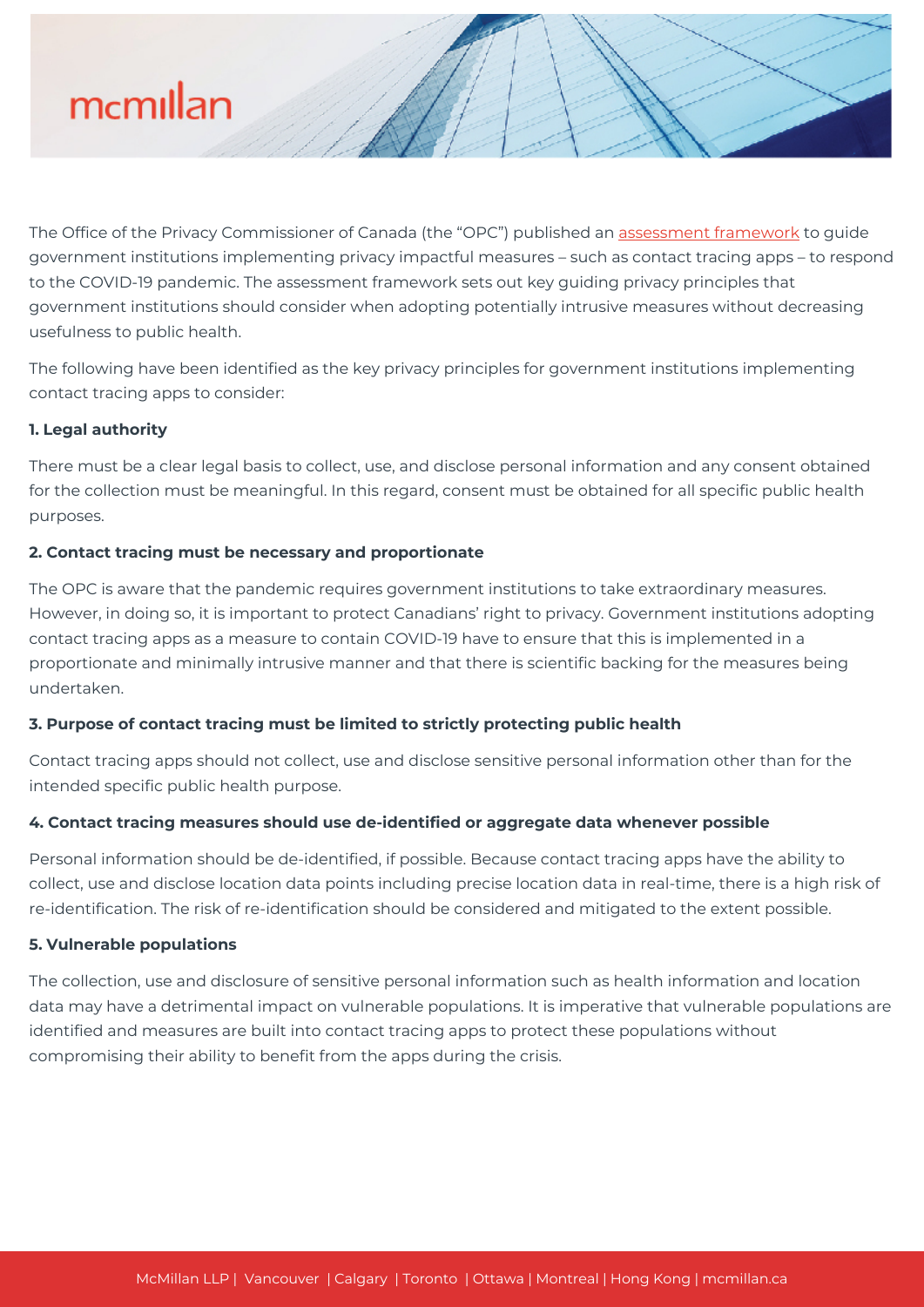# mcmillan

#### **6. Openness and Transparency**

Openness and transparency are the cornerstone of Canadian privacy laws. These principles are emphasized when extraordinary measures are being considered to address the COVID-19 crisis. Government institutions adopting contact tracing apps should ensure that they provide the public with detailed information about these apps on an ongoing basis.

#### **7. Time Limitation**

Personal information collected by contact tracing apps should be destroyed when it is no longer required for the intended public health purposes.

[A joint statement by Canada's the Federal, Provincial and Territorial Privacy Commissioners](https://www.priv.gc.ca/en/opc-news/speeches/2020/s-d_20200507/) urges governments seeking to implement contact tracing through mobile apps to respect the following privacy principles in addition to those mentioned above:

#### **1. Consent and Trust**

The use of contact tracing apps must be voluntary and governments must demonstrate transparency and accountability in order to preserve public trust and confidence.

#### **2. Safeguards**

Governments must use appropriate legal and technical safeguards to protect the information collected using contact tracing apps. Safeguards must include contractual measures with developers and service providers to preclude unauthorized access and that data is used only for its intended public health purpose.

#### **Key Takeaways**

As governments begin to reopen economies across Canada, it is anticipated that they will install safeguards to help reduce the risk of subsequent waves of infection. Certain safeguards, such as contact tracing, have the potential to impede on the privacy rights of Canadians. While securing public health and safety is paramount, Privacy Commissioners across the country urge that governments have regard to key privacy principles when doing so.

Government institutions, companies and organizations who are involved in the design, implementation or support of contact tracing apps should consider the key privacy principles outlined above and all other applicable obligations pursuant to Canadian privacy laws. McMillan's team of privacy lawyers are available to respond to questions and provide advice as Canada's Federal and Provincial governments set the foundation for the "new normal".